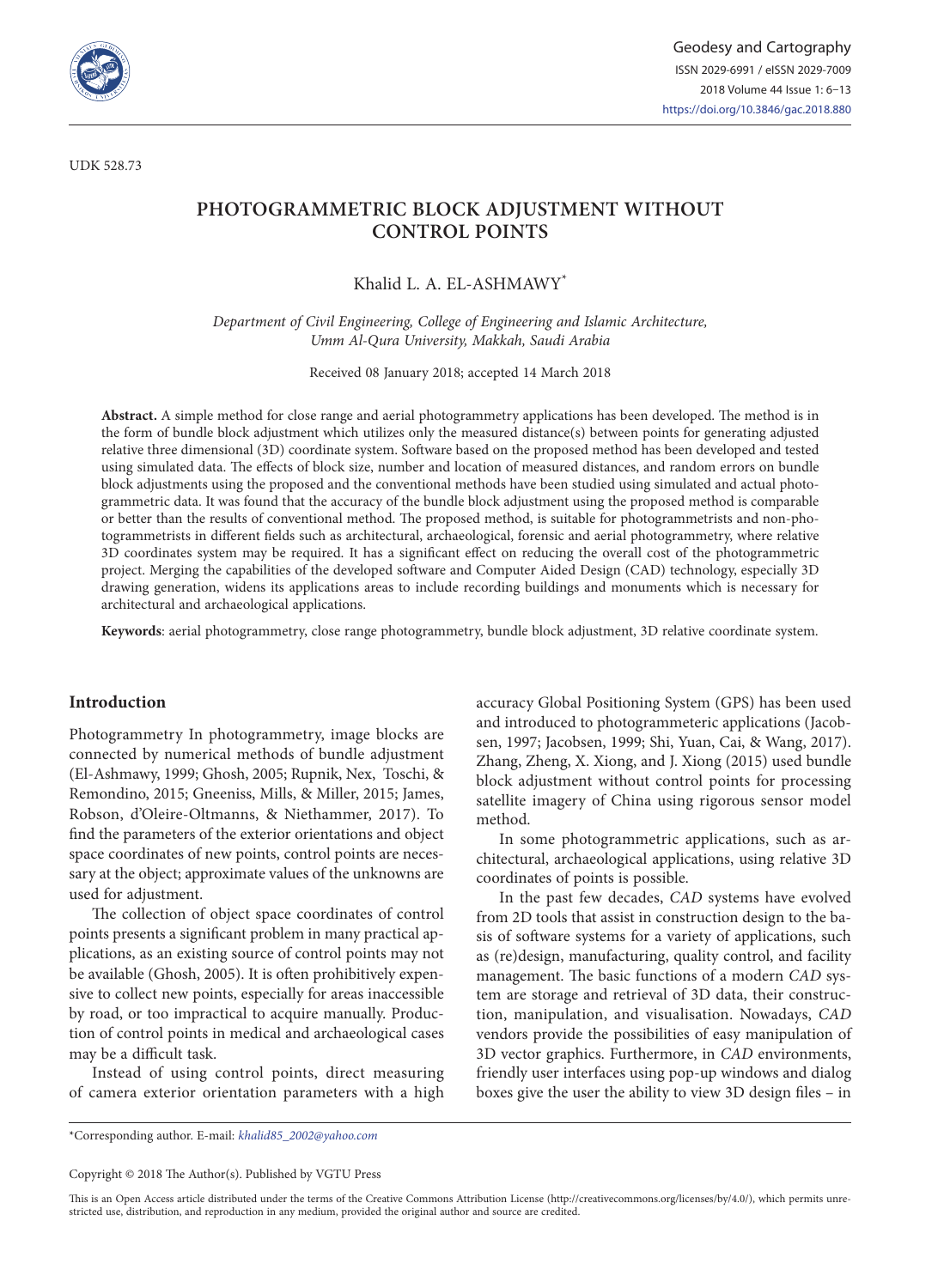top, front, isometric and side views – at the same time (Omura & Benton, 2016). All these functions are needed in a photogrammetric measurement system. Therefore, photogrammetry benefits from integration with CAD, and thereby from developments in this field (Van Den Heuvel, 2000; Zhou & Deren, 2001).

The paper aims to:

- Reducing the survey work to measure only distance(s) between points instead of determination of object space coordinates of control points;
- Derivation of a proposed method based on the above mentioned assumption;
- Investigation of the accuracy of proposed method; and
- Comparing between the results of the proposed method with the results of conventional bundle block adjustment.

### **1. The proposed method**

The main computational steps of the proposed method are shown in Figure 1 and consist of:

- Computation of relative 3D coordinates of points;
- Computation of the mean scale factor;
- Scaling the relative 3D coordinate system to object space system; and
- Least squares technique (LST) solution for obtaining the adjusted relative 3D coordinates of points.

### **1.1. Computation of the relative 3D coordinates of points**

This step is based on an approach similar to analogical procedure for determining the model coordinates of points and using these to determine the values of exterior orientation parameters (El-Ashmawy, 1999).

The method consists of performing satisfactory relative orientation of each of the stereomodels such that each model yields three dimensional coordinates of all the required model points and the two perspective centres. The conformal transformation of the second model and the successive connections (i.e. scale transfer and coorientation) of other models to the first model are then performed. This gives the complete block coordinates in an analytically created block of connected models.

The first step includes the formation of model which depends mainly on the determination of the five elements of relative orientation (dependent case). In dependent relative orientation method, the scale factor is the same (equated to unity) for all points in the two photographs of a stereopair, the arbitrary value of the X-component of the air base is designated  $b<sub>x</sub>$  and the left hand side photograph is fixed, i.e. the elements of the relative orientation are Y-component of the air base, Z-component of the air base and the rotation angles  $(b_v, b_z, \omega, \varphi, \kappa)$ of the right hand side photograph. These elements are computed generally by means of a coplanarity condition (Ghosh, 2005).

The results of the relative orientation give two sets of six exterior orientation elements, one set for each photograph. Based on these elements, the analytical model positions of all measured points can be computed by the process of space intersection (El-Ashmawy, 1999; Ghosh, 2005).

The sequential process of relative orientation and computation of model coordinate of points in the model overlap with respect to the coordinate system of the left hand photograph is then carried out for models 2-3, 3-4, and so on.

In formation of strip(s), the first photograph of first model in a strip of independent models defines the *X*, *Y*, *Z* coordinate axes. Each successive independent model is transformed into this system by seven-parameter transformation method and using the common points between models in order to form the strip (El-Ashmawy, 1999;



Figure 1. The main computational steps of the proposed method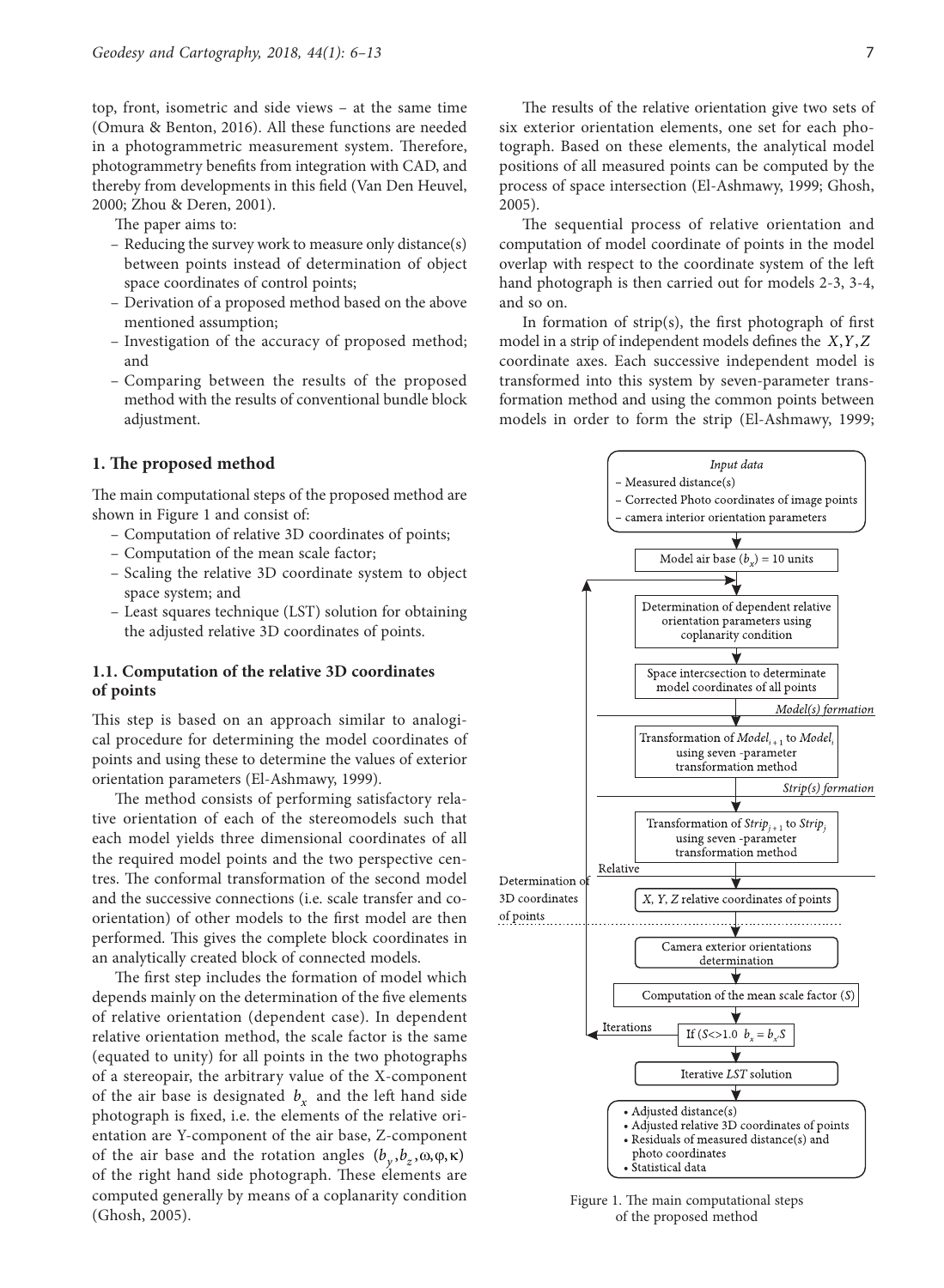Moffitt & Mikhail, 1980). By the aforementioned procedure, the second model is transformed to the first model. Next the same procedure is followed to transform the third model to the already transformed second model. This process is continued till the last model to form one strip where the strip coordinates of all points of interest are obtained in one coordinate system established by the fixed position of the first photograph of each strip.

Formation of the block consists of tying two successive strips together by means of common points in sidelap (tie points) using seven-parameter transformation method (El-Ashmawy, 1999; Moffitt & Mikhail, 1980). Thus all the coordinates of points in various strips are transformed to the first strip coordinate system i. e. the system of coordinates of the first photograph in the block.

Having determined the relative 3D coordinates of points, each photograph of the block will have three or more of known relative 3D coordinate points. The determination of the values of camera exterior orientation parameters can be performed using space resection method (Ghosh, 2005).

### **1.2. Computation of the mean scale factor**

After computing the relative 3D coordinates of all points, the mean scale factor is determined by comparing the measured distance(s) in object space system and the computed relative distance(s) as follows:

$$
S = \frac{1}{n} \sum_{i=1}^{n} d_{mi} / d_{ci}.
$$
 (1)

In which *S* is the mean scale factor; *n* is the number of measured distances;  $d_m$  is the measured distance, in object space system, between two specified points; and *d<sub>c</sub>* is the computed distance, in relative 3D coordinate system, between the same two points and can be computed by:

$$
d_c = \sqrt{(\Delta x)^2 + (\Delta y)^2 + (\Delta z)^2},\tag{2}
$$

where  $Δx, Δy, Δz$  are the differences in *x*, *y*, *z* relative 3D coordinates of the two points.

### **1.3. Scaling the relative 3D coordinate system to object space system**

Scaling the block to comprise distances similar to object space distances is an iterative solution. After computing the scale factor, the model airbase is computed as follows:

$$
b_{x_{i+1}} = b_{x_i} s_i \,. \tag{3}
$$

Using the new value of the model airbase, the steps in Sections 2.1, 2.2 and 2.3 are repeated till the value of the mean scale factor becomes one or near to one.

#### **1.4. Least squares technique (LST) solution**

The developed mathematical model utilizes the well known collinearity equations to establish two equations for each measured image point, and provides a unique solution for the system of observation equations by the least squares method. The collinearity equations can be written as (Ghosh, 2005):

$$
x = (x_p - x_o) =
$$
  
\n
$$
-f \frac{(X_p - X_o)m_{11} + (Y_p - Y_o)m_{12} + (Z_p - Z_o)m_{13}}{(X_p - X_o)m_{31} + (Y_p - Y_o)m_{32} + (Z_p - Z_o)m_{33}}
$$
  
\n
$$
y = (y_p - y_o) =
$$
  
\n
$$
-f \frac{(X_p - X_o)m_{21} + (Y_p - Y_o)m_{22} + (Z_p - Z_o)m_{23}}{(X_p - X_o)m_{31} + (Y_p - Y_o)m_{32} + (Z_p - Z_o)m_{33}}
$$
 (4)

where:  $x_p$ ,  $y_p$  are the measured photo coordinates of image point p; x, y are corrected photo coordinates of image point  $p$ ;  $x<sub>o</sub>$ ,  $y<sub>o</sub>$  are the photo coordinates of the principal point; *f* is the camera focal length;  $X_o$ ,  $Y_o$ ,  $Z_o$  are the relative 3D coordinates of the camera station;  $X_p$ ,  $Y_p$ ,  $Z_p$ are the relative 3D coordinates of the object point *P*; and  $m_{11}$ , ...,  $m_{33}$  are the elements of photo orientation matrix (Ghosh, 2005).

The linearized form of the collinearity equations can be given by (El-Ashmawy, 1999; Ghosh, 2005):

$$
V + B \cdot \Delta = \varepsilon \,,\tag{5}
$$

where  $\Delta$  is the correction vector to the current values set for the unknowns (the camera exterior orientation parameters of the photo, relative 3D coordinates of the points) in the iterative solution; *B* is the matrix of the partial derivatives of the collinearity equations with respect to the unknowns and its elements can be found in (El-Ashmawy, 1999; Ghosh, 2005); *V* is the residual vector, i.e., the correction vector to the measured photo coordinates; and ε is the discrepancy vector.

To increase the accuracy of the results, supplemental observation equations arising from a priori knowledge regarding the measured distance(s) can be considered. Such supplemental equations can be derived as described below.

The distance condition (Mikhail, 1976) between two points *P* and *Q* can be written as:

$$
S_{PQ_m} + V_{S_{PQ}} =
$$
  
 
$$
\sqrt{(X_Q - X_P)^2 + (Y_Q - Y_P)^2 + (Z_Q - Z_P)^2},
$$
 (6)

where:  $S_{PQ_m}$  is the measured distance in object space system between points *P* and *Q*;  $V_{S_{PQ}}$  is is the corresponding residual; and  $X_p, \ldots, Z_Q$  are the relative 3D coordinates of points *P* and *Q* respectively.

The liberalized form of Equation (6) can be written as:

$$
V_S + B_S \Delta_S = \varepsilon_S \,, \tag{7}
$$

in which:  $V<sub>S</sub>$  is the residual vector, i.e., the correction vector to the measured distances;  $\Delta_{S}$  is the correction vector to the current values set for the unknowns (the relative 3D coordinates of the two ending points of the measured distance) in the iterative solution;  $B<sub>S</sub>$  is the matrix of the partial derivatives of Equation (6) with respect to the unknowns and its elements can be found in (Mikhail, 1976); and  $\varepsilon_s$  is the discrepancy vector.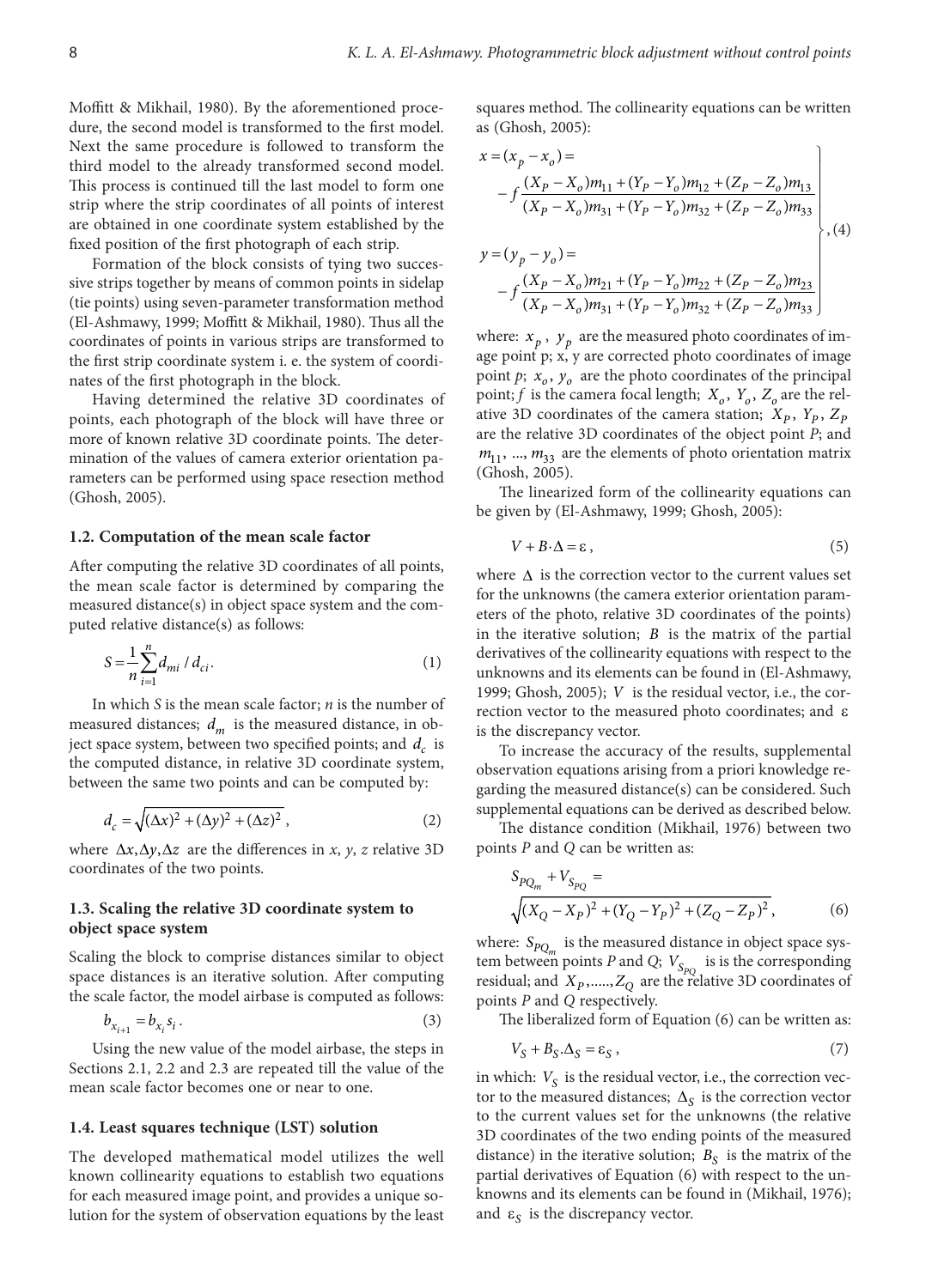Furthermore, constraints are suggested to consider supplemental observation equations arising from the relative 3D coordinates of points for which the scale factor for the distances between them is one or near to one. Such supplemental equations can be written as follows:

$$
V_C - \Delta_C = \varepsilon_C, \qquad (8)
$$

where: Δ<sub>*C*</sub> is the vector of observational corrections to the relative 3D coordinates of points; and  $\varepsilon_c$  is the discrepancy vector, between observed values and current (in iterative solution) values of the relative 3D coordinates of the points.

Observation equations can be obtained by merging Equations  $(5)$ ,  $(7)$  and  $(8)$  as:

$$
V + B \Delta = \varepsilon
$$
  
\n
$$
V_S + B_S \Delta = \varepsilon_S
$$
  
\n
$$
V_C - \Delta_C = \varepsilon_C
$$
 (9)

Equation (9) can be rewritten as:

$$
\overline{V} + \overline{B} \cdot \Delta = \overline{\epsilon} \,, \tag{10}
$$

in which

$$
\overline{V} = \begin{bmatrix} V \\ V_S \\ V_C \end{bmatrix}, \ \overline{B} = \begin{bmatrix} B \\ B_S \\ -I \end{bmatrix} \text{ and } \ \overline{\epsilon} = \begin{bmatrix} \epsilon \\ \epsilon_S \\ \epsilon_C \end{bmatrix}.
$$

The parametric least squares solution of Equation (10) can be given as (Mikhail, 1976):

$$
\Delta = N^{-1}C; \tag{11}
$$

$$
N = \overline{B}^t W^{-1} \overline{B};\tag{12}
$$

$$
C = \overline{B}^t W^{-1} \overline{\epsilon},\tag{13}
$$

where *W* is the weight matrix of observations.

#### **2. Developing the necessary software**

The current research includes the development of software for the utilization of the proposed method. The main functions of the developed software are:

Data preparation: It performs the necessary tasks for preparing the data to start block adjustment such as testing the geometry of the input data (El-Ashmawy, 1999), two dimensional affine coordinates transformation (El-Ashmawy, 1999; Ghosh, 2005), refinement of photo coordinates (El-Ashmawy, 1999; Ghosh, 2005), and computation of the initial values of camera exterior orientation parameters and relative 3D coordinates of points.

Iterative least squares method solution: This includes the computations of the adjusted values of unknowns, residuals of photo and measured distances, and variance of unit weight.

Computation of statistical data: It includes the computation of the necessary data for statistical analysis and error detection (El-Ashmawy, 1999) such as variance of unit weight, cofactor and covariance matrices for unknowns, adjusted photo coordinates and their cofactor

matrix, residuals of photo coordinates, dimensions of error ellipses, etc.

For automatic processing and representation of the data and results, the software utilises efficient techniques of Data Structuring, Random File Access and Dynamic Memory Allocations. The software has been designed to make use of efficient user interfaces (window-driven) for facilitating its execution to the user (Malik, 2010).

#### **3. Testing the developed software**

Testing a photogrammetric system is a complex task. It involves, for example, availability of suitable data for testing, decision regarding number and type of tests to be carried out, photogrammetric tasks for which test may be carried out, and many other considerations (El-Ashmawy, 1999; El-Ashmawy & Azmi, 2003).

After the completion of the development stages, the software was subjected to a series of tests. These tests presented an opportunity to verify that the developed software satisfies general performance requirements, especially with regard to efficiency, flexibility and feasibility of processing the photogrammetric data.

Mathematical photogrammetric data can be advantageously used for testing of photogrammetric methodologies and systems since in this case error free input data and end results are both known (El-Ashmawy, 1999). Testing the developed software, therefore, was carried out by using the mathematically generated blocks of photographs of MATHP software (El-Ashmawy, 1999).

Out of the various mathematical photogrammetric blocks generated, the block having following specifications was used for testing the developed software:

- a. Photograph scale: 1:1
- b. Camera Format: 230.0 mm× 230.0 mm
- c. Camera focal length: 150.00 mm
- d. Longitudinal and Lateral overlaps: 65% and 30% respectively
- e. Total number of points available per model: 18
- f. Terrain configuration: hilly type with height variation of 25% of the flying height.

Six different block sizes were generated. The size of the blocks ranged from one model to a size of 5 strips each of 5 photographs.

For comparing the results of the proposed method, PHOTOMAP software (El-Ashmawy, 1999) was used. PHOTOMAP can be used for bundle block adjustment and its mathematical foundation is based on the collinearity equations with adding constraints to the control points coordinates.

The objectives set for this testing phase were:

- Testing the system error; and
- Testing the feasibility of the proposed method.

#### **3.1. Testing the system error**

Photogrammetric block adjustment involves extensive computations and the various steps of which are subjected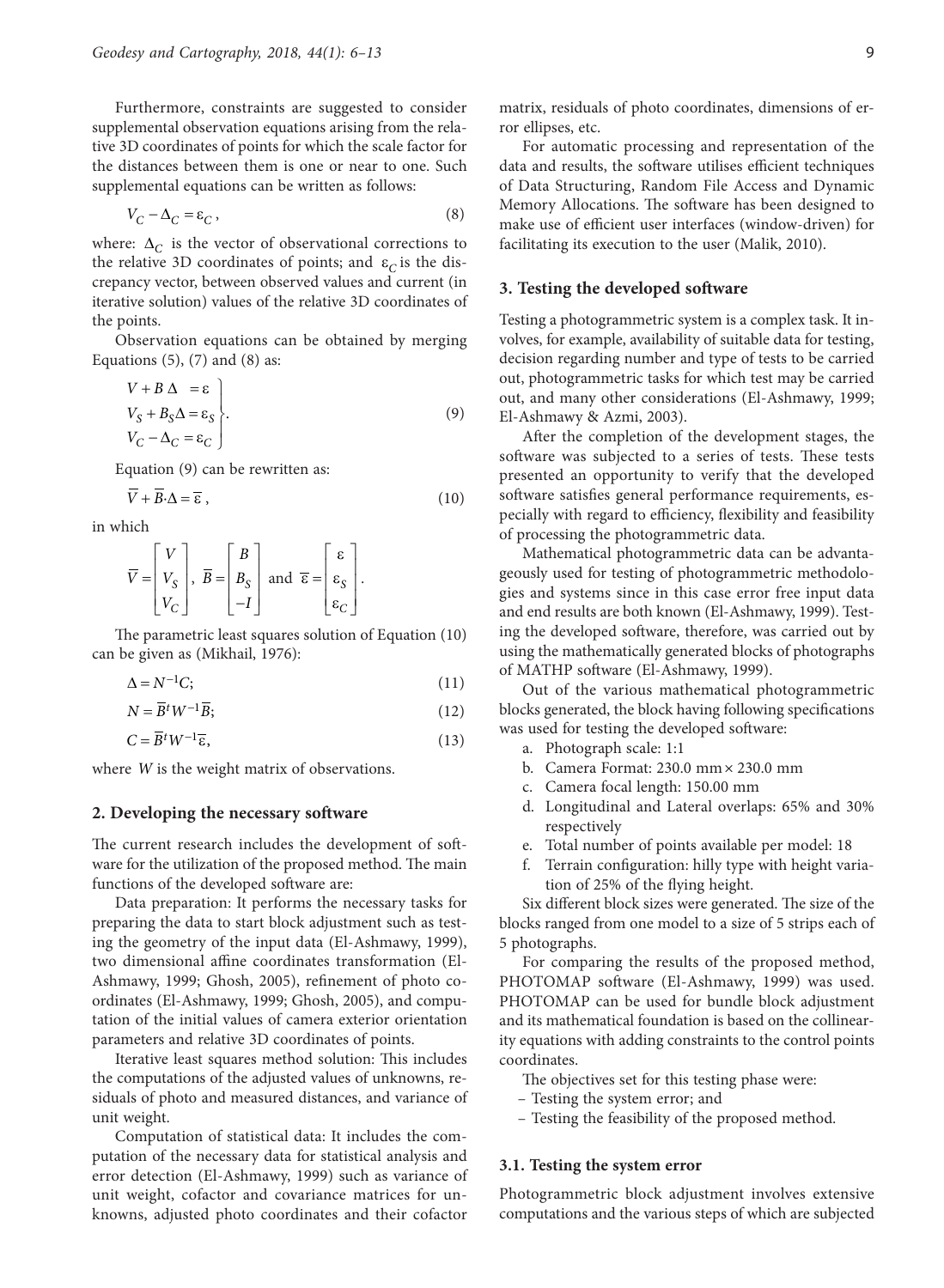to computational system error. System error consists of two parts (El-Ashmawy, 1999). The first part of this error is due to rounding off of values during intermediate computations. This part of error may be minimised by using double precision computations as far as possible. The second part of the system error occurs due to truncation of higher order terms while forming the linearized observation equations from the non linear condition equations.

To reduce the effect of the number and location of the measured distances during the testing phase of the system error, all distances between control points were used as measured distances. The block size was 5 strips each of five photographs. In this case, the block contained 55 and 110 control and check points respectively and hence the measured and check distances are 1485 and 12045 respectively.

In order to ascertain the accuracy of the results, the root mean square error (RMSE) was computed using the well known formulation:

*RMSE* =

$$
\sqrt{\sum_{i=1}^{n} (\text{known or actual value} - \text{computed value})^2_i / n}
$$
. (14)

The RMSE values for check distances have been obtained. The results showed that the maximum RMSE value is  $0.0001 \mu m$ , at photo scale 1:1, which is negligible. From above, it is seen that the developed software is free from system error and that it is functional.

#### **3.2. Testing the feasibility of the proposed method**

The objectives of this testing phase were:

– Studying the effect of the LST solution on block adjustment, and

– Studying the effect of the random errors on block adjustment.

Simulated data with random errors was used and generated as following:

- Generating error free photogrammetric data of blocks of different sizes using MATHP software as explained earlier.
- Generating normally distributed error(s) with arbitrary mean(s) and standard deviation(s) as presented in (El-Ashmawy & Azmi, 2003). The obtained errors were then applied to the error free photo coordinates and ground coordinates of control points of the generated blocks. The configurations of the used blocks are shown in Table 1.

The distances and their standard deviations were computed from:

$$
S_{PQ} = \sqrt{(X_Q - X_P)^2 + (Y_Q - Y_P)^2 + (Z_Q - Z_P)^2}.
$$
 (15)

The standard deviation of the measured distance  $(\sigma_{S_{PQ}})$  can be computed using the theory of error propagation (Mikhail, 1976) as:

$$
\sigma_{S_{PQ}} = ((\frac{\partial S_{PQ}}{\partial X_Q} \times \sigma_{X_Q})^2 + (\frac{\partial S_{PQ}}{\partial Y_Q} \times \sigma_{Y_Q})^2 + (\frac{\partial S_{PQ}}{\partial Z_Q} \times \sigma_{Z_Q})^2 \n+ (\frac{\partial S_{PQ}}{\partial X_P} \times \sigma_{X_P})^2 + (\frac{\partial S_{PQ}}{\partial Y_P} \times \sigma_{Y_P})^2 + (\frac{\partial S_{PQ}}{\partial Z_P} \times \sigma_{Z_P})^2)^{1/2},
$$
\n(16)

where:  $S_{PO_{m}}$  is the measured distance between points *P* 

and *Q*;  $\frac{\omega_{PQ}}{2x}, \dots, \frac{\omega_{PQ}}{27}$  $Q \qquad \nu L_F$  $S_{PO}$   $\partial S$  $X_O$   $\partial Z$  $\partial S_{pQ}$   $\partial$  $\frac{PQ}{\partial X_Q}$ ,.....,  $\frac{PQ}{\partial Z_P}$  are the partial derivatives and their values are available in (Mikhail, 1976);  $X_0$ ,.....,  $Z_p$ are object space coordinates of points *Q* and *P* respectively; and  $\sigma_{\ensuremath{\boldsymbol{X}}_\text{Q}}$  ,.....,  $\sigma_{\ensuremath{\boldsymbol{Z}}_P}$  are the standard deviations of object space coordinates of points *Q* and *P* respectively

| Block<br>Title | <b>Block Size</b>        |                          |                                 | Ground            | Points          |                          | Random Errors $(\mu m)^*$ |                       |      |        |                       |         |        |                       |                                      |        |                       |         |
|----------------|--------------------------|--------------------------|---------------------------------|-------------------|-----------------|--------------------------|---------------------------|-----------------------|------|--------|-----------------------|---------|--------|-----------------------|--------------------------------------|--------|-----------------------|---------|
|                |                          | Photos/Strip<br>ð<br>Σó. |                                 |                   |                 |                          |                           | Photo Coordinates     |      |        |                       |         |        |                       | Ground Coordinates of Control Points |        |                       |         |
|                | Strips<br>$\sigma$<br>Σó |                          |                                 |                   |                 | Points                   |                           |                       |      | X      |                       | Y       |        | Z                     |                                      |        |                       |         |
|                |                          |                          | Photos/block<br>$\sigma$<br>Σó. | Points<br>Control | Points<br>Check | Image<br>$\sigma$<br>Σó. | Range                     | Deviation<br>Standard | Mean | Range  | Deviation<br>Standard | Mean    | Range  | Deviation<br>Standard | Mean                                 | Range  | Deviation<br>Standard | Mean    |
| 1Model         |                          | $\overline{2}$           | $\overline{2}$                  | 6                 | 12              | 36                       | $+/-8$                    | 3.47                  | 0.0  | $+/-3$ | 2.16                  | 0.0     | $+/-4$ | 2.38                  | 0.0                                  | $+/-5$ | 3.56                  | 0.0     |
| 1Strip         | 1                        | 5.                       | 5                               | 15                | 30              | 117                      | $+/-9$                    | 3.27                  | 0.0  | $+/-8$ | 2.71                  | 0.53    | $+/-5$ | 2.84                  | 0.27                                 | $+/-7$ | 3.86                  | 0.0     |
| 2Strips        | $\overline{2}$           | 5                        | 10                              | 25                | 50              | 234                      | $+/-11$                   | 3.51                  | 0.0  | $+/-5$ | 2.56                  | 0.16    | $+/-7$ | 3.02                  | 0.12                                 | $+/-8$ | 3.82                  | $-0.08$ |
| 3Strips        | 3                        | 5.                       | 15                              | 35                | 70              | 351                      | $+/-11$                   | 3.35                  | 0.0  | $+/-7$ | 2.77                  | 0.06    | $+/-7$ | 2.95                  | 0.06                                 | $+/-8$ | 3.58                  | 0.17    |
| 4Strips        | 4                        | 5                        | 20                              | 45                | 90              | 468                      | $+/-11$                   | 3.26                  | 0.0  | $+/-6$ | 2.55                  | $-0.13$ | $+/-7$ | 3.19                  | $-0.04$                              | $+/-8$ | 3.46                  | $-0.02$ |
| 5Strips        | 5                        | 5                        | 25                              | 55                | 110             | 585                      | $+/-11$                   | 3.26                  | 0.0  | $+/-7$ | 2.75                  | 0.04    | $+/-7$ | 3.36                  | 0.02                                 | $+/-8$ | 3.44                  | $-0.04$ |

Table 1. The configurations for mathematical photogrammetric blocks of photographs

\* Values at photo scale 1:1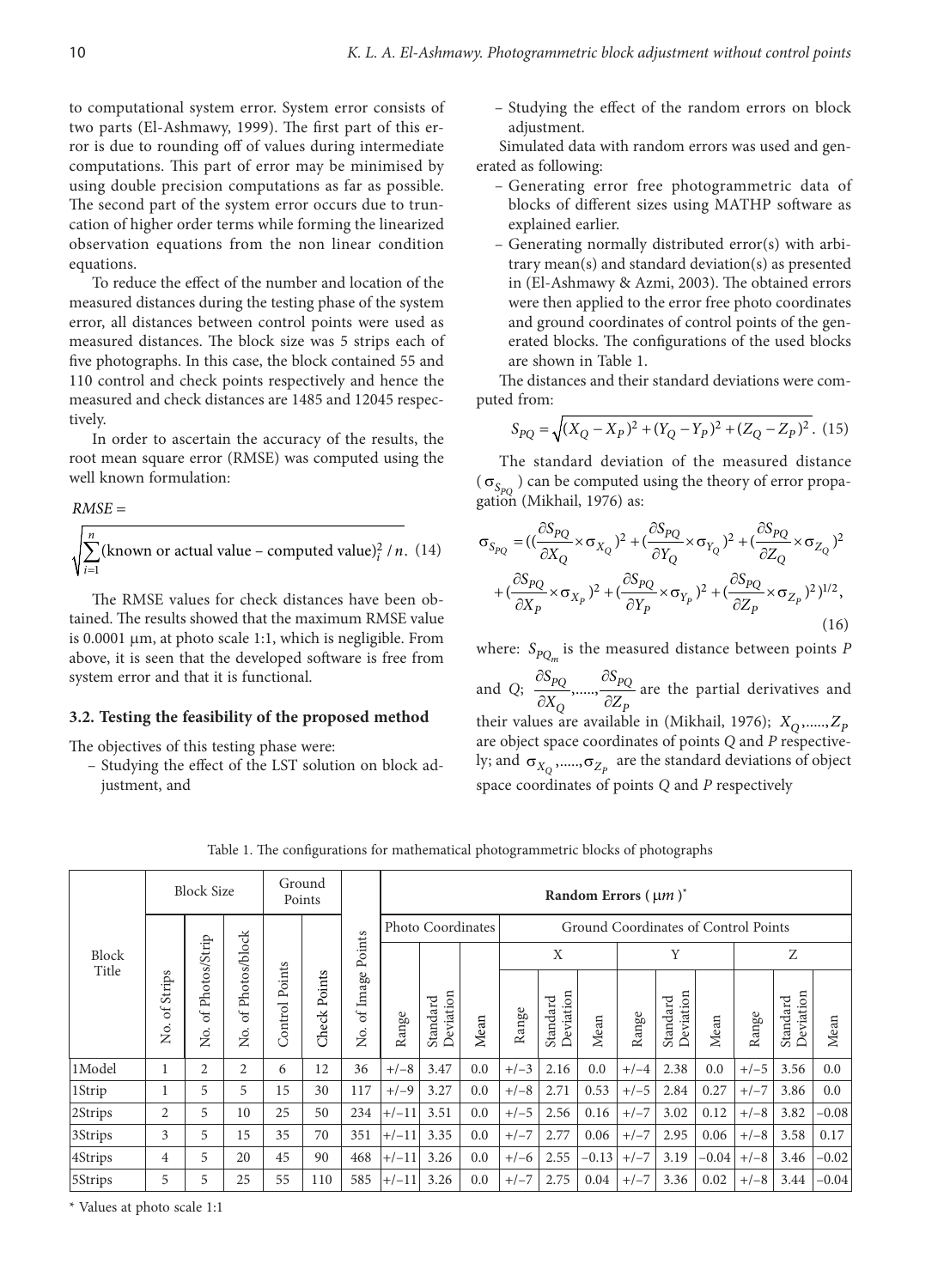### **3.3. Studying the effect of the LST solution on block adjustment**

The aim of this test was comparing the results of obtaining the relative 3D coordinates of points of two cases:

- without using LST solution as described in Sections 2.1, 2.2 and 2.3, and
- using *LST* solution.

For each case, values of RMSE and maximum absolute error (MAE) were computed for the check distances and tabulated in Table 2.

- From Table 2, the following conclusions can be drawn:
- The derived mathematical model is suitable for bundle block adjustment for a block of photographs of any size.
- The results of block adjustment using LST solution are much better than the results without using LST solution.
- Furthermore, using LST solution has many advantages such as weighting of observations, generating the necessary statistical data for blunder detection and quality control assessment.

### **3.4. Studying the effect of the random errors on block adjustment**

Bundle block adjustments using the proposed method and PHOTOMAP software were performed to adjust the available blocks and the results, in the form of standard deviation of unit weight ( $\hat{\sigma}_o$ ) and RMSE and MAE values at check distances, were obtained and tabulated in Table 3.

From Table 3, the following conclusions can be obtained:

- There is no significant difference between the a posterior standard deviation ( $\hat{\sigma}_o$ ) and the a priori standard deviation ( $\sigma$ <sub>o</sub>) and hence that the correct simulation assumptions and block adjustment have been achieved.
- The results of bundle block adjustment using the proposed method are much better than the results of the conventional block adjustment. This is due to stronger geometry when processing lines than discrete points. The limitation of using the proposed method may be the large number of the measured distances.

## **4. Applications of the proposed method for aerial and close range photogrammetry**

The proposed method should be able to be applied both in aerial and close- range photogrammetry. The first experiment was designed to test the ability while applying to aerial photographs. A pair of stereo photographs of Canton de Vaud, Switzerland was taken by Wild Avioplot RC10 Automatic Camera System of Echallens of wide

| racie 2: Results of clock automnent with any without box solution |                |                              |                           |                       |                   |                      |            |  |  |  |  |
|-------------------------------------------------------------------|----------------|------------------------------|---------------------------|-----------------------|-------------------|----------------------|------------|--|--|--|--|
| Block<br>Size                                                     |                |                              | Check<br><b>Distances</b> | Values in $(\mu m)^*$ |                   |                      |            |  |  |  |  |
|                                                                   | Control Points | Measured<br><b>Distances</b> |                           |                       | With LST Solution | Without LST Solution |            |  |  |  |  |
|                                                                   |                |                              |                           | <b>RMSE</b>           | <b>MAE</b>        | <b>RMSE</b>          | <b>MAE</b> |  |  |  |  |
| Model                                                             | 6              | 15                           | 138                       | 6.30                  | 22.55             | 7.50                 | 24.12      |  |  |  |  |
| 1 Strip                                                           | 15             | 105                          | 885                       | 6.10                  | 20.13             | 9.70                 | 30.27      |  |  |  |  |
| 2 Strip                                                           | 25             | 300                          | 2475                      | 4.20                  | 16.18             | 9.30                 | 33.65      |  |  |  |  |
| 3 Strip                                                           | 35             | 595                          | 4865                      | 4.50                  | 25.49             | 10.20                | 35.73      |  |  |  |  |
| 4 Strip                                                           | 45             | 990                          | 8055                      | 4.10                  | 20.04             | 10.50                | 42.38      |  |  |  |  |
| 5 Strip                                                           | 55             | 1485                         | 12045                     | 4.30                  | 17.89             | 15.00                | 59.74      |  |  |  |  |

Table 2. Results of block adjustment with and without *LST* solution

\* Values at photo scale 1:1

Table 3. The results of bundle block adjustment

|               | Control<br>Points | Measured<br><b>Distances</b> |                    | $\sigma_{o}$ | Values in $(\mu m)^*$ |                 |            |                    |             |            |  |  |
|---------------|-------------------|------------------------------|--------------------|--------------|-----------------------|-----------------|------------|--------------------|-------------|------------|--|--|
| Block<br>Size |                   |                              | Check<br>Distances |              |                       | Proposed Method |            | PHOTOMAP Software  |             |            |  |  |
|               |                   |                              |                    |              | $\hat{\sigma}_o$      | <b>RMSE</b>     | <b>MAE</b> | $\hat{\sigma}_{o}$ | <b>RMSE</b> | <b>MAE</b> |  |  |
| Model         | 6                 | 15                           | 138                | 1.00         | 1.02                  | 6.30            | 22.55      | 0.93               | 7.50        | 24.12      |  |  |
| 1 Strip       | 15                | 105                          | 885                | 1.00         | 0.93                  | 6.10            | 20.13      | 1.04               | 9.70        | 30.27      |  |  |
| 2 Strip       | 25                | 300                          | 2475               | 1.00         | 0.88                  | 4.20            | 16.18      | 1.00               | 9.30        | 33.65      |  |  |
| 3 Strip       | 35                | 595                          | 4865               | 1.00         | 0.93                  | 4.50            | 25.49      | 1.03               | 10.20       | 35.73      |  |  |
| 4 Strip       | 45                | 990                          | 8055               | 1.00         | 0.94                  | 4.10            | 20.04      | 1.01               | 10.50       | 42.38      |  |  |
| 5 Strip       | 55                | 1485                         | 12045              | 1.00         | 0.92                  | 4.30            | 17.89      | 0.98               | 15.00       | 59.74      |  |  |

\* Values at photo scale 1:1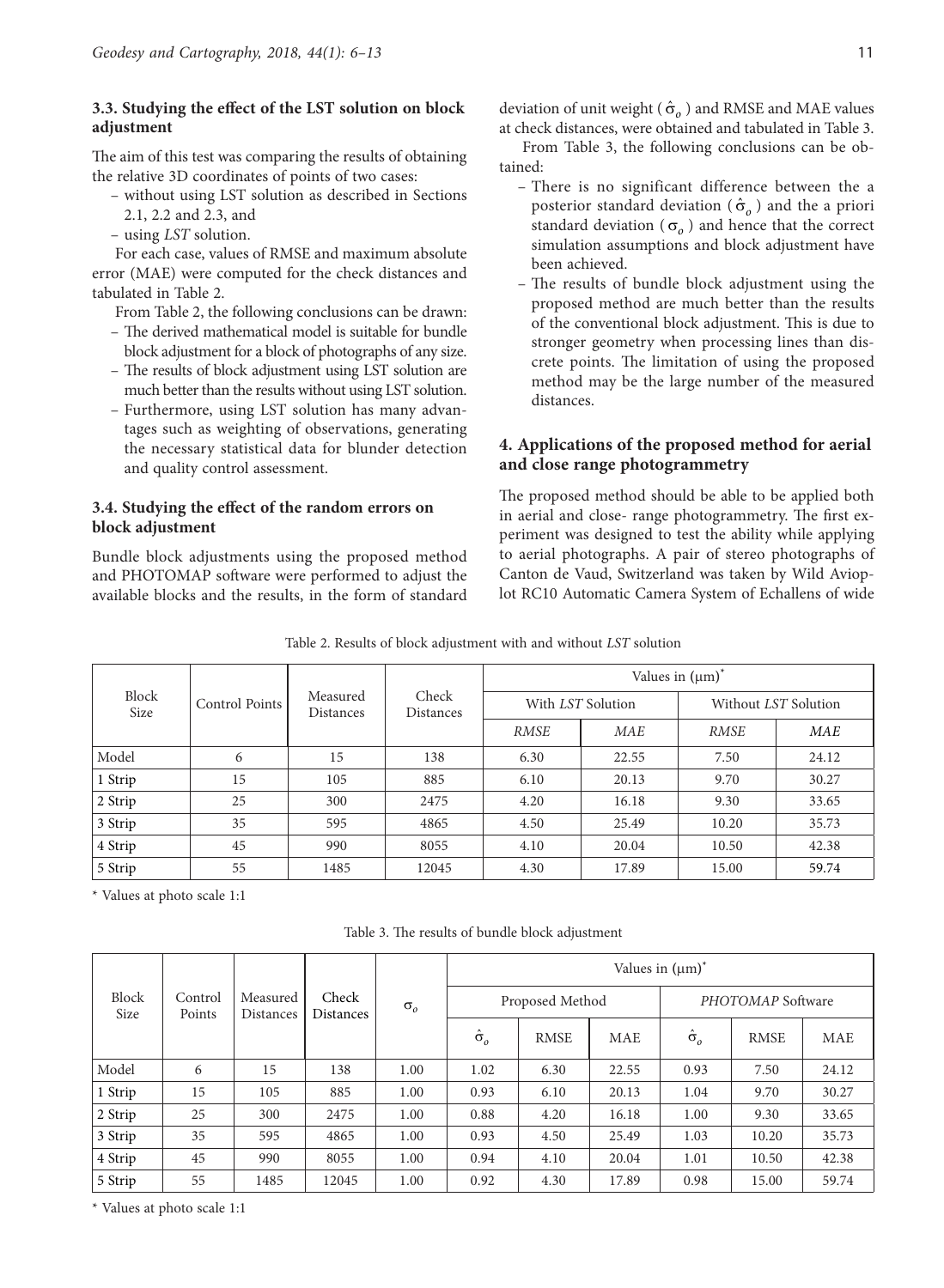angle coverage on a  $23 \times 23$  cm format at 620 m height with focal length 153.18 mm lens, as a result, the average photo scale is about 1:4300. The camera calibration data e.g. calibrated focal lens, calibrated fiducial marks and radial lens distortion are available (El-Ashmawy, 1999). The area contains 16 well-distributed and identified control points. The control point numbers, ground coordinates and standard errors are also available.

The coordinate measurement of image points was carried out on the stereo comparator of Aviolyt BC2, Leica, Switzerland, having a least count of 1µm. Two iterations were made in pointing on the fiducial and control points to eliminate the possibility of blunders and improving the precision of observations (El-Ashmawy, 1999).

The second experiment was designed to test the performance of the proposed method in close- range photogrammetry. The available photogrammetric data in Appendix C of (Ghosh, 2005) was used in this test. Four overlapped photographs were taken by a camera with focal length 49.15 mm lens and 1 m apart from the object. The object consisted of eight control points. The object space coordinates of control points, image coordinates of points and camera interior orientation parameters are also available.

Tables 4 and 5 list the results of the two experiments in the form of RMSE and MAE of all distances. From these tables, the following conclusions can be drawn:

- The proposed method is not only capable for aerial images but also for close-range images;
- The proposed method can be used when one distance only is measured rather than three control points in the conventional block adjustment;
- Increasing the number of the measured distances improves the obtained accuracy; and
- The results of the proposed method, even using number of measured distances similar the number of control points, are comparable or better than the results of bundle block adjustments using control points;

#### **Discussion and conclusions**

In this paper a simple method for close range and aerial photogrammetry applications has been developed. Unlike the conventional bundle block adjustment, the proposed

| Table 4. The results of the proposed method compared to conventional method (case of aerial photogrammetry) |
|-------------------------------------------------------------------------------------------------------------|
|                                                                                                             |

|                             |                                   |             | PHOTOMAP Software | Proposed Method              |               |            |  |  |
|-----------------------------|-----------------------------------|-------------|-------------------|------------------------------|---------------|------------|--|--|
| Number of<br>Control Points | Number of All<br><b>Distances</b> |             | Values in (m)     | Number of                    | Values in (m) |            |  |  |
|                             |                                   | <b>RMSE</b> | <b>MAE</b>        | Measured<br><b>Distances</b> | <b>RMSE</b>   | <b>MAE</b> |  |  |
| $\overline{2}$              | 120                               |             |                   |                              | 0.0999        | 0.2894     |  |  |
| 3                           | 120                               | 0.0917      | 0.2232            | 3                            | 0.0909        | 0.1874     |  |  |
| 6                           | 120                               | 0.0907      | 0.2130            | 15                           | 0.0868        | 0.2197     |  |  |
|                             |                                   |             |                   | 6                            | 0.0872        | 0.2328     |  |  |
| 9                           | 120                               | 0.0905      | 0.2275            | 36                           | 0.0862        | 0.2237     |  |  |
|                             |                                   |             |                   | 9                            | 0.0898        | 0.2543     |  |  |
| 12                          | 120                               | 0.0909      | 0.2349            | 66                           | 0.0874        | 0.2436     |  |  |
|                             |                                   |             |                   | 12                           | 0.0868        | 0.2217     |  |  |
| 16                          | 120                               | 0.0903      | 0.2350            | 120                          | 0.0824        | 0.2302     |  |  |
|                             |                                   |             |                   | 16                           | 0.0864        | 0.2201     |  |  |

Table 5. The results of the proposed method compared to conventional method (case of close range photogrammetry)

|                             |                                   |             | PHOTOMAP software | Proposed Method       |               |            |  |  |
|-----------------------------|-----------------------------------|-------------|-------------------|-----------------------|---------------|------------|--|--|
| Number of<br>control points | Number of All<br><b>Distances</b> |             | Values in (m)     | Number of             | Values in (m) |            |  |  |
|                             |                                   | <b>RMSE</b> | <b>MAE</b>        | Measured<br>Distances | <b>RMSE</b>   | <b>MAE</b> |  |  |
| $\overline{c}$              | 28                                |             | -                 |                       | 0.0006        | 0.00111    |  |  |
| 3                           | 28                                | 0.0005      | 0.00118           | 3                     | 0.0005        | 0.00105    |  |  |
| 4                           | 28                                | 0.0005      | 0.00109           | 6                     | 0.0005        | 0.00105    |  |  |
|                             |                                   |             |                   | 4                     | 0.0005        | 0.00104    |  |  |
| 6                           | 28                                | 0.0003      | 0.00100           | 15                    | 0.0003        | 0.00096    |  |  |
|                             |                                   |             |                   | 6                     | 0.0005        | 0.00101    |  |  |
| 8                           | 28                                | 0.0002      | 0.00035           | 28                    | 0.0001        | 0.00030    |  |  |
|                             |                                   |             |                   | 8                     | 0.0004        | 0.00091    |  |  |